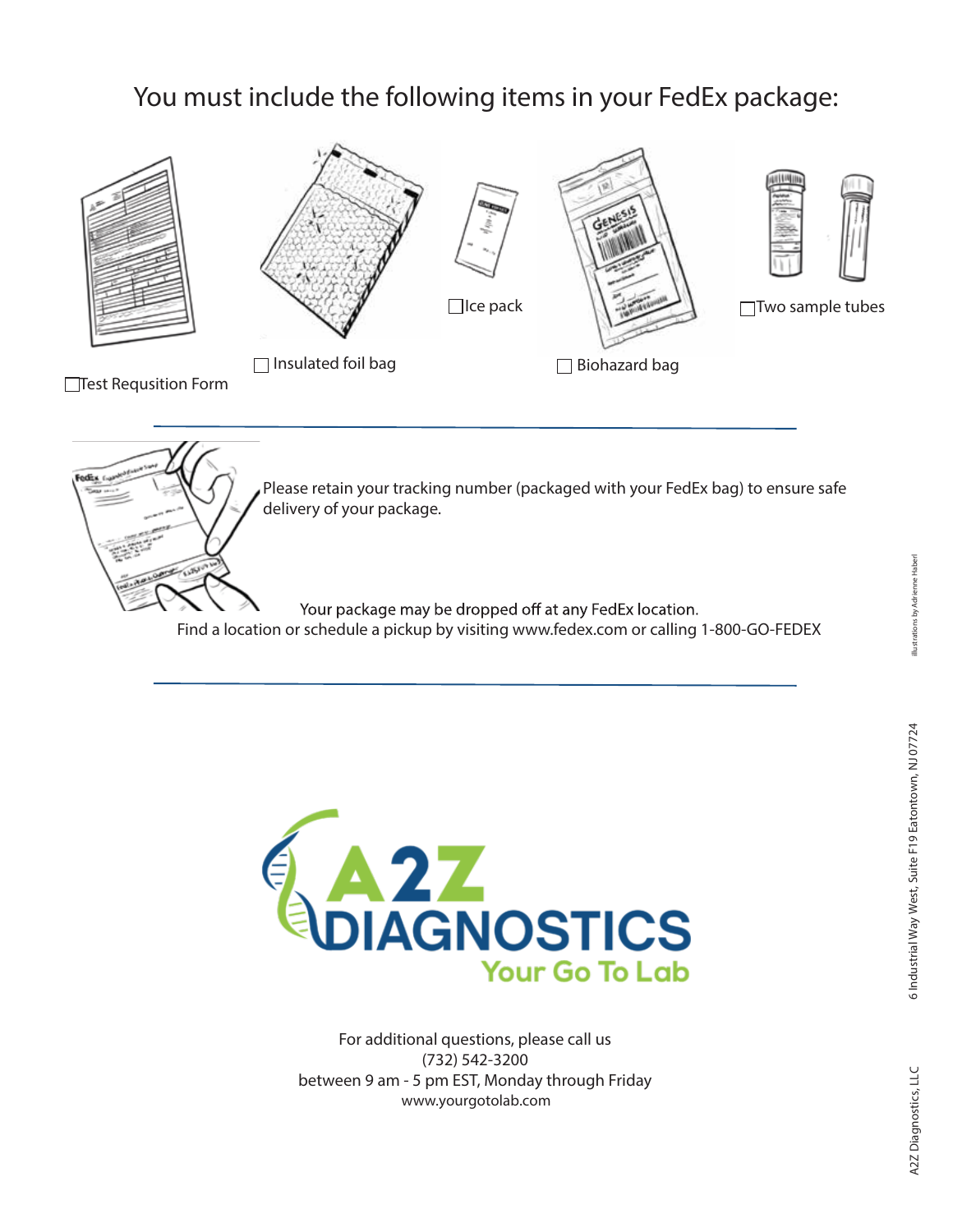

## Stool Collection Instructions



Before you begin, write your name and date of birth on the labels on both tubes and the plastic specimen bag.



your ice pack as well. gloves. Be certain to freeze



In preparation, put on the included



Open the white paper collection bowl and follow the instructions to install it on your toilet. Have a bowel movement into the paper bowl.



Take the ice pack and the specimen bag and place them together into the insulated foil bag. Seal the bag.



Blue Cap Tube: Use the scoop attached to the lid to scoop feces into the tube to the 15 ml fill line. Green Cap Tube: Use scoop to fill to the **fill line**.



Check the information, including your insurance, for accuracy. The rest of the form should have been completed by your doctor



Place both tubes into the plastic specimen bag.



Pack the sealed foil bag and the completed form into your FedEx bag.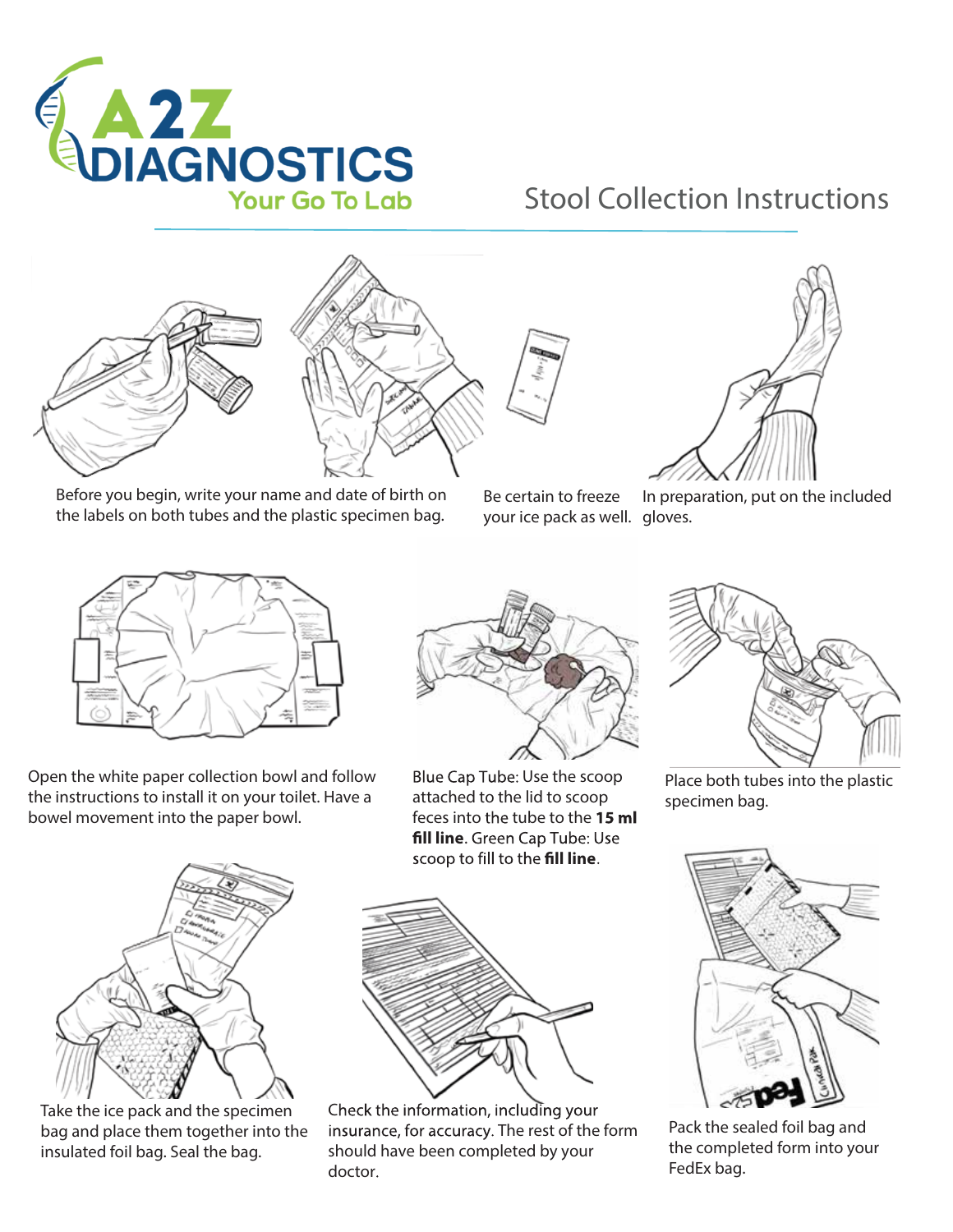

## Instrucciones para la recolectar muestra de heces





Escriba su nombre completo y fecha de nacimiento en la etiqueta de ambos tubos de recoleccion y en la bolsa de Plastico. Use letra de molde legible.



gelar su paquete o bolsa de hielo.



En preparación, pongase los guantes incluidos.



Abrir el tazon de la coleccion de papel blanco y siga las instrucciones para la instalacino en su inodora.



Tome la bolsa de hielo y la bolsa de muestra y coloquelos juntos en la bolsa de aluminio y sellar.



Tubo con la tapa azul: Usa la pala para trasferir la muestra de heces linea indicadora de 15ml. Tapa Verde: Usa la pala para llenar el tubo completo.



Asegurese que la informacion incluida arriba este correcta, incluyendo la de su seguro medico. El resto del formu-lario deberia haber sido completado por el medico.



Coloque ambos tubos de coleccion en la bolsa de muestra de plastico.



Empaque la bolsa de aluminio y los formularios completos en su bolsa de Fedex.